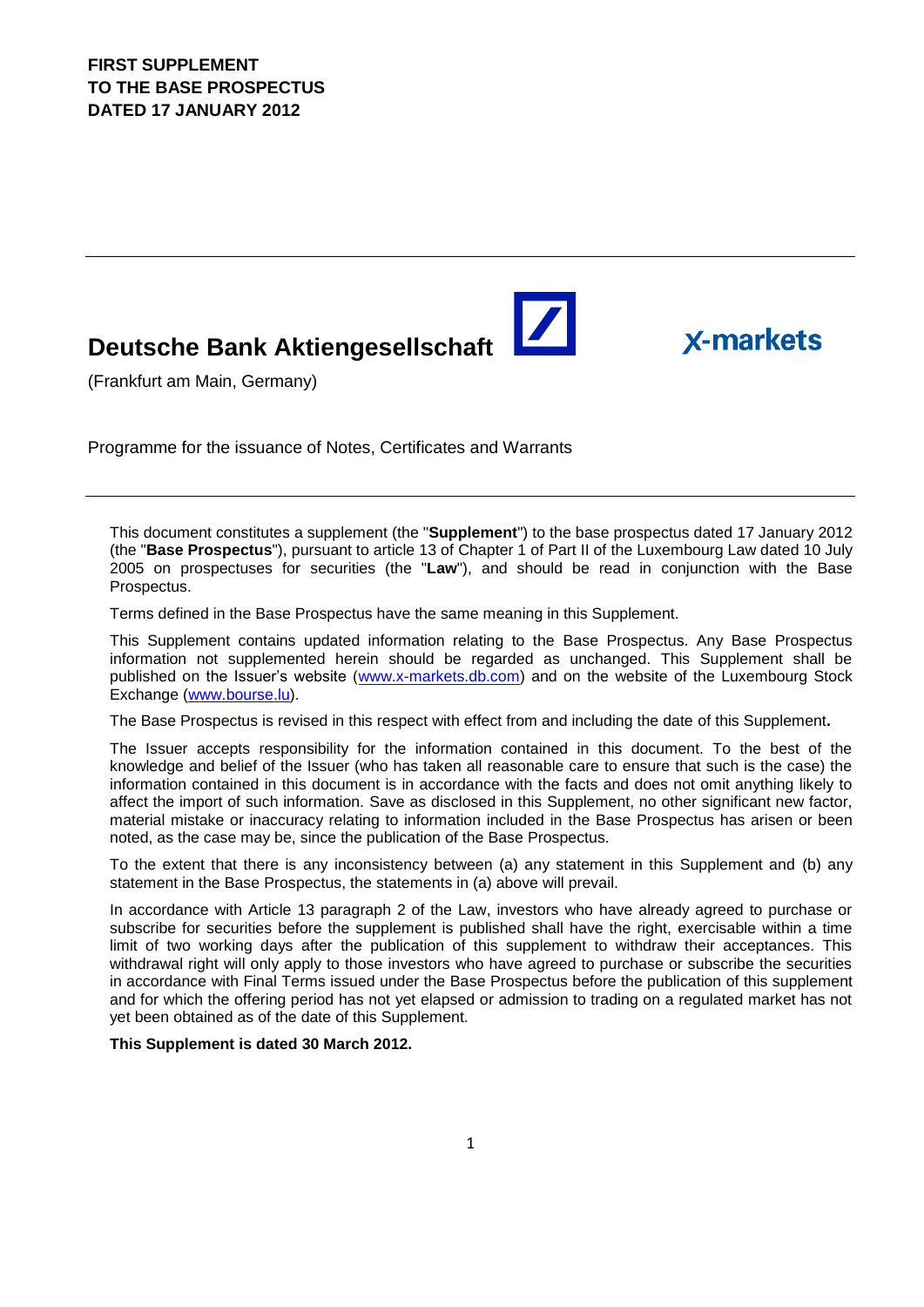**I**

### **PUBLICATION OF DEUTSCHE BANK, AG FINANCIAL REPORT AS OF 31 DECEMBER 2011 AND ANNUAL FINANCIAL STATEMENTS AND MANAGEMENT REPORT 2011**

On 20 March 2012, the Issuer published its Financial Report as of December 31, 2011 and its Annual Financial Statements and Management Report 2011. By virtue of this Supplement the Financial Report as of December 31, 2011 and the Annual Financial Statements and Management Report 2011 are incorporated by reference in, and form part of, the Base Prospectus. Copies of all documents incorporated by reference in the Base Prospectus are also available on the Luxemburg Stock Exchange's website (www.bourse.lu).

Section "C. Documents incorporated by reference" in Chapter III "General Information on the Prospectus" (Page 48), shall be deleted and replaced as follows:

#### **1. Documents Incorporated by Reference**

"

The following documents, which have previously been published or are published simultaneously with this Base Prospectus and have been filed with the CSSF, or, in respect of the registration document (the "**Registration Document**") dated 12 April 2011 of Deutsche Bank Aktiengesellschaft, approved by the German Federal Financial Services Supervisory Authority (*Bundesanstalt für Finanzdienstleistungsaufsicht –* BaFin), shall be deemed to be incorporated in, and to form part of, this Base Prospectus:

- a) the Registration Document (English and German language versions);
- b) the Financial Report of Deutsche Bank Aktiengesellschaft as of 31 December 2009 (English and German language versions);
- c) the Financial Report of Deutsche Bank Aktiengesellschaft as of 31 December 2011 (English version);
- d) the Annual Financial Statements and Management Report 2011 of Deutsche Bank Aktiengesellschaft (English language version); and
- e) the unaudited interim financial statements of Deutsche Bank Aktiengesellschaft for the nine months ended 30 September 2011 (English language version).

Following the publication of this Base Prospectus a supplement may be prepared by the Issuer and approved by the CSSF in accordance with Article 16 of the Prospectus Directive. Statements contained in any such supplement (or contained in any document incorporated by reference therein) shall, to the extent applicable (whether expressly, by implication or otherwise), be deemed to modify or supersede statements contained in this Base Prospectus or in a document which is incorporated by reference in this Base Prospectus. Any statement so modified or superseded shall not, except as so modified or superseded, constitute a part of this Base Prospectus.

#### **2. Cross Reference List**

Specific items contained in "Documents Incorporated by Reference".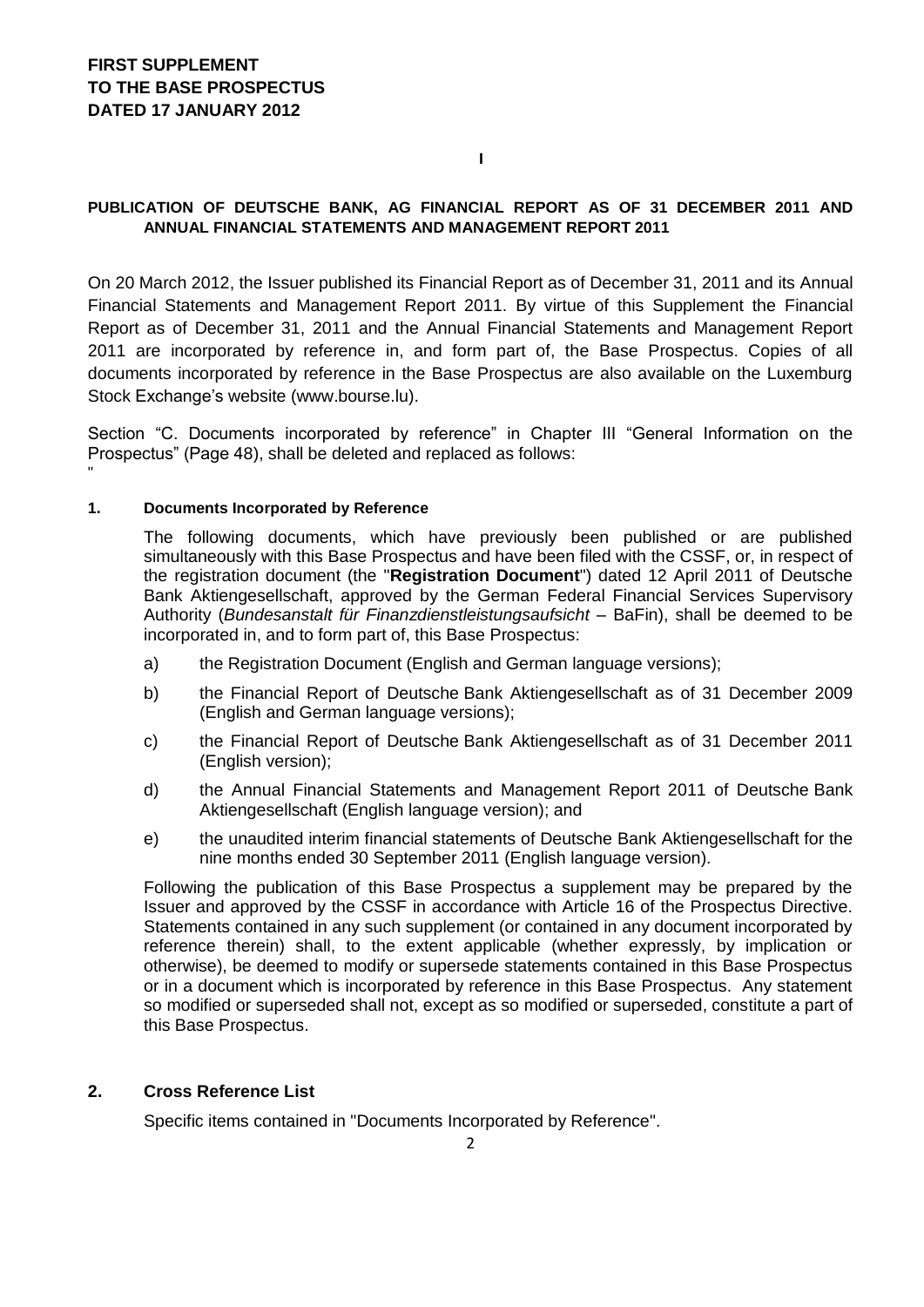(a) The following information is set forth in the Registration Document:

| <b>Registration Document</b>                                                                                                 | <b>English</b><br>language<br>version | German<br>language<br>version |
|------------------------------------------------------------------------------------------------------------------------------|---------------------------------------|-------------------------------|
| <b>Persons Responsible</b>                                                                                                   | 4                                     | 4                             |
| <b>Statutory Auditors</b>                                                                                                    | 4                                     | 4                             |
| <b>Risk Factors</b>                                                                                                          | 4                                     | 4                             |
| <b>Information about Deutsche Bank</b>                                                                                       | $\overline{7}$                        | 8                             |
| <b>Business Overview</b>                                                                                                     | $\overline{7}$                        | 8                             |
| <b>Organisational Structure</b>                                                                                              | 9                                     | 10                            |
| <b>Trend Information</b>                                                                                                     | 9                                     | 10                            |
| <b>Administrative, Management and Supervisory Bodies</b>                                                                     | 11                                    | 12 <sup>2</sup>               |
| <b>Major Shareholders</b>                                                                                                    | 12                                    | 13                            |
| Financial Information concerning Deutsche Bank's Assets and Liabilities,<br><b>Financial Position and Profits and Losses</b> | 12                                    | 13                            |
| Historical Financial Information / Financial Statements                                                                      | 13                                    | 14                            |
| Auditing of Historical Annual Financial Information                                                                          | 13                                    | 14                            |
| Legal and Arbitration Proceedings                                                                                            | 13                                    | 14                            |
| Significant Change in Deutsche Bank Group's Financial Position                                                               | 19                                    | 21                            |
| <b>Material Contracts</b>                                                                                                    | 19                                    | 21                            |
| Third Party Information and Statement by Experts and Declaration of any                                                      |                                       |                               |
| <b>Interest</b>                                                                                                              | 19                                    | 21                            |
| <b>Documents on Display</b>                                                                                                  | 19                                    | 21                            |
| Financial Report 2010 of the Deutsche Bank Group                                                                             | F-L                                   | F-I.                          |
| <b>Consolidated Financial Statements 2010</b>                                                                                | $F-I-149$                             | $F-I-149$                     |
| <b>Consolidated Statement of Income</b>                                                                                      | F-I-151                               | $F-I-151$                     |
| <b>Consolidated Statement of Comprehensive Income</b>                                                                        | $F-I-152$                             | $F-I-152$                     |
| <b>Consolidated Balance Sheet</b>                                                                                            | $F-I-153$                             | $F-I-153$                     |
| Consolidated Statement of Changes in Equity                                                                                  | F-I-154                               | $F-I-154$                     |
| <b>Consolidated Statement of Cash Flows</b>                                                                                  | F-I-156                               | $F-I-156$                     |
| Notes to the Consolidated Financial Statements                                                                               | F-I-157                               | $F-I-157$                     |
| Independent Auditors' Report                                                                                                 | F-I-372                               | F-I-372                       |
| <b>Annual Financial Statements 2010</b>                                                                                      | F-II.                                 | F-II.                         |
| Balance Sheet as of December 31, 2010                                                                                        | $F-II-50$                             | $F-II-143$                    |
| Income Statement for the period from January 1 to December 31, 2010                                                          | $F-II-52$                             | $F-II$                        |
| Notes to the Accounts                                                                                                        | $F$ -II-53                            | $F-II-50$                     |
| <b>Auditors' Report</b>                                                                                                      | $F-I-I-143$                           | $F-II-53$                     |

(b) The following information is set forth in the Financial Report of the Issuer as of 31 December 2009:

| <b>Audited Consolidated Financial Statements 2009</b>   | <b>English</b><br>language<br>version | German<br>language<br>version |
|---------------------------------------------------------|---------------------------------------|-------------------------------|
| Consolidated Statement of Income                        | 139                                   | 139                           |
| Consolidated Statement of Recognized Income and Expense | 140                                   | 140                           |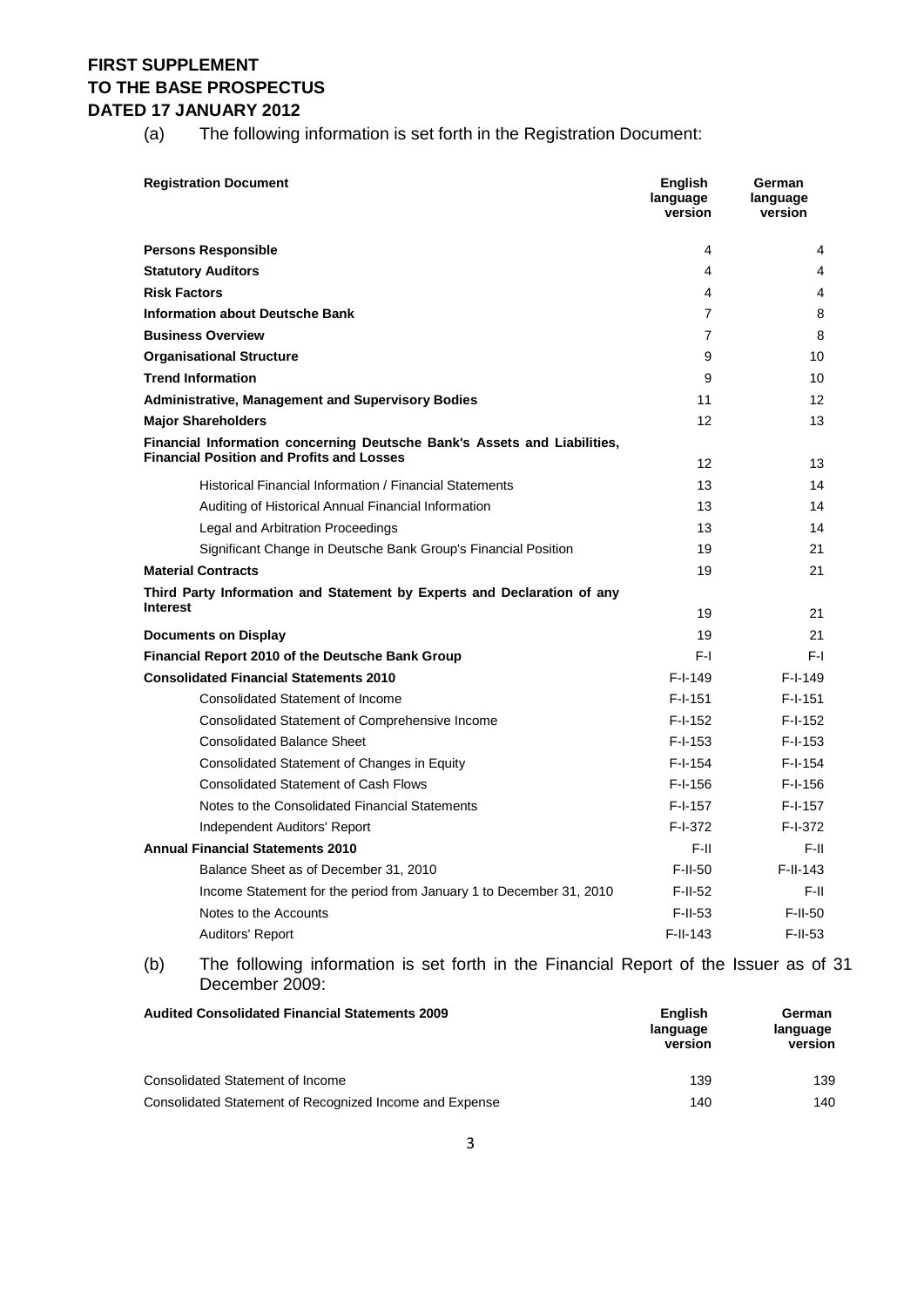**Audited Consolidated Financial Statements 2009 English** 

| <b>Audited Consolidated Financial Statements 2009</b>                     | <b>English</b><br>language<br>version | German<br>language<br>version |
|---------------------------------------------------------------------------|---------------------------------------|-------------------------------|
| <b>Consolidated Balance Sheet</b>                                         | 141                                   | 141                           |
| Consolidated Statement of Changes in Equity                               | 142                                   | 142                           |
| Consolidated Changes in Cash Flows                                        | 144                                   | 144                           |
| Notes to the Consolidated Financial Statements including Table of Content | 145                                   | 145                           |
| Independent Auditors' Report                                              | 310                                   | 310                           |

(c) The following information is set forth in the Financial Report of the Issuer as of 31 December 2011:

#### **Audited Consolidated Financial Statements 2011 English language version**

| Consolidated Statement of Income                                          | 175 |
|---------------------------------------------------------------------------|-----|
| <b>Consolidated Statement of Comprehensive Income</b>                     | 176 |
| <b>Consolidated Balance Sheet</b>                                         | 177 |
| Consolidated Statement of Changes in Equity                               | 178 |
| <b>Consolidated Changes in Cash Flows</b>                                 | 180 |
| Notes to the Consolidated Financial Statements including Table of Content | 181 |
| Independent Auditors' Report                                              | 400 |

### d) The following information is set forth in the Annual Financial Statements and Management Report 2011 of Deustche Bank Aktiengesellschaft:

| <b>Annual Financial Statements 2011</b>                            | English language<br>version |
|--------------------------------------------------------------------|-----------------------------|
| Balance Sheet as of 31 December 2011                               | 68-69                       |
| Income Statement for the period from 1 January to 31 December 2011 | 70                          |
| Notes to the Accounts                                              | 71-149                      |
| Auditor's Report                                                   | 152                         |

(e) The following information is set for in the unaudited interim financial statements of Deutsche Bank Aktiengesellschaft for the nine months ended 30 September 2011:

| Financial Statements for the nine months ended 30 September 2011 | <b>English language</b><br>version |
|------------------------------------------------------------------|------------------------------------|
| <b>Review Report</b>                                             | 50                                 |
| Consolidated Statement of Income                                 | 51                                 |
| Consolidated Statement of Comprehensive Income                   | 52                                 |
| <b>Consolidated Balance Sheet</b>                                | 53                                 |
| Consolidated Statement of Changes in Equity                      | 54                                 |
|                                                                  |                                    |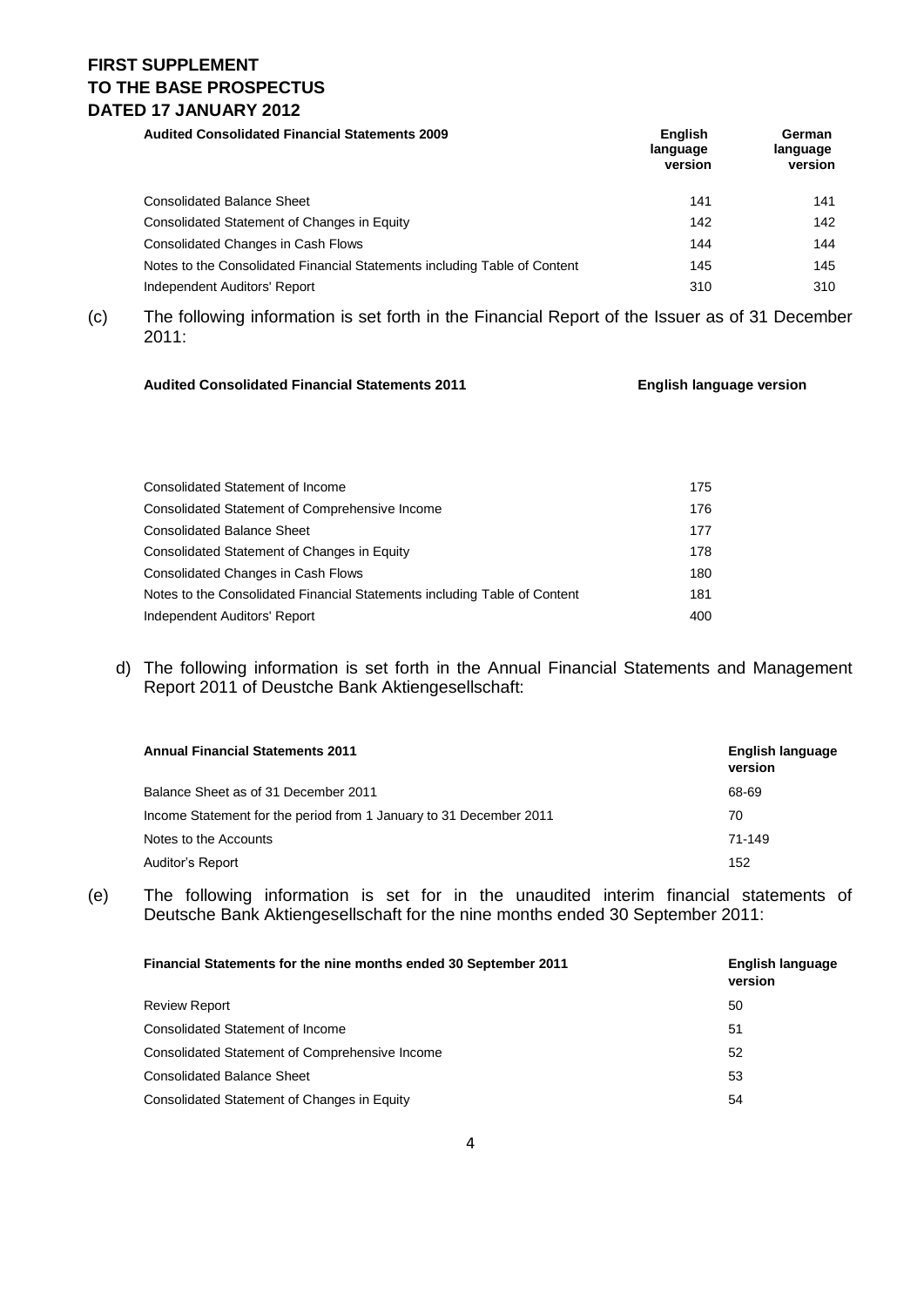Consolidated Statement of Cash Flows 56

| Notes to the Consolidated Financial Statements (Basis of Preparation) | 57-91 |
|-----------------------------------------------------------------------|-------|
| Other Information                                                     | 92-95 |

Any other information contained in the documents incorporated by reference referred to in this Cross Reference List but not listed above, is incorporated by reference for information purposes only. Any documents incorporated by reference in the Registration Document shall not thereby be deemed incorporated by reference in this Base Prospectus.

The documents specified above and incorporated by reference shall be available at the registered office of the Issuer and in Luxembourg at the office of Deutsche Bank Luxembourg S.A. at 2, Boulevard Konrad Adenauer, L–1115 Luxembourg or at the Issuer's listing agent in Luxembourg, Banque de Luxembourg S.A., at 14, Boulevard Royal L-2449, Luxembourg.

The documents incorporated by reference shall also be available for viewing on the website of the Luxembourg Stock Exchange: [www.bourse.lu.](http://www.bourse.lu/)

**II**

In chapter "**III.D General Information**", sub-section "**2. Material Adverse Change in Deutsche Bank's Financial Position and Significant Change in Deutsche Bank's Financial or Trading Position**" (page 51), shall be deleted and replaced as follows:

# "

#### **2. Material Adverse Change In Deutsche Bank's Financial Position And Significant Change In Deutsche Bank's Financial Or Trading Position**

There has been no material adverse change in the prospects of Deutsche Bank since 31 December 2011, nor significant change in the financial or trading position of Deutsche Bank since 31 December 2011."

**III**

### **Ratings**

In section "**Summary of Programme**" (page 6), the table on ratings shall be replaced by the following:

| "Rating Agency    | Long Term | Short-term | Outlook          |
|-------------------|-----------|------------|------------------|
| Standard & Poor's | A+        | $A-1$      | Negative         |
| Moody's           | Aa3       | $P-1$      | Under review for |
|                   |           |            | downgrade        |
| Fitch             | A+        | $F1+$      | Stable"          |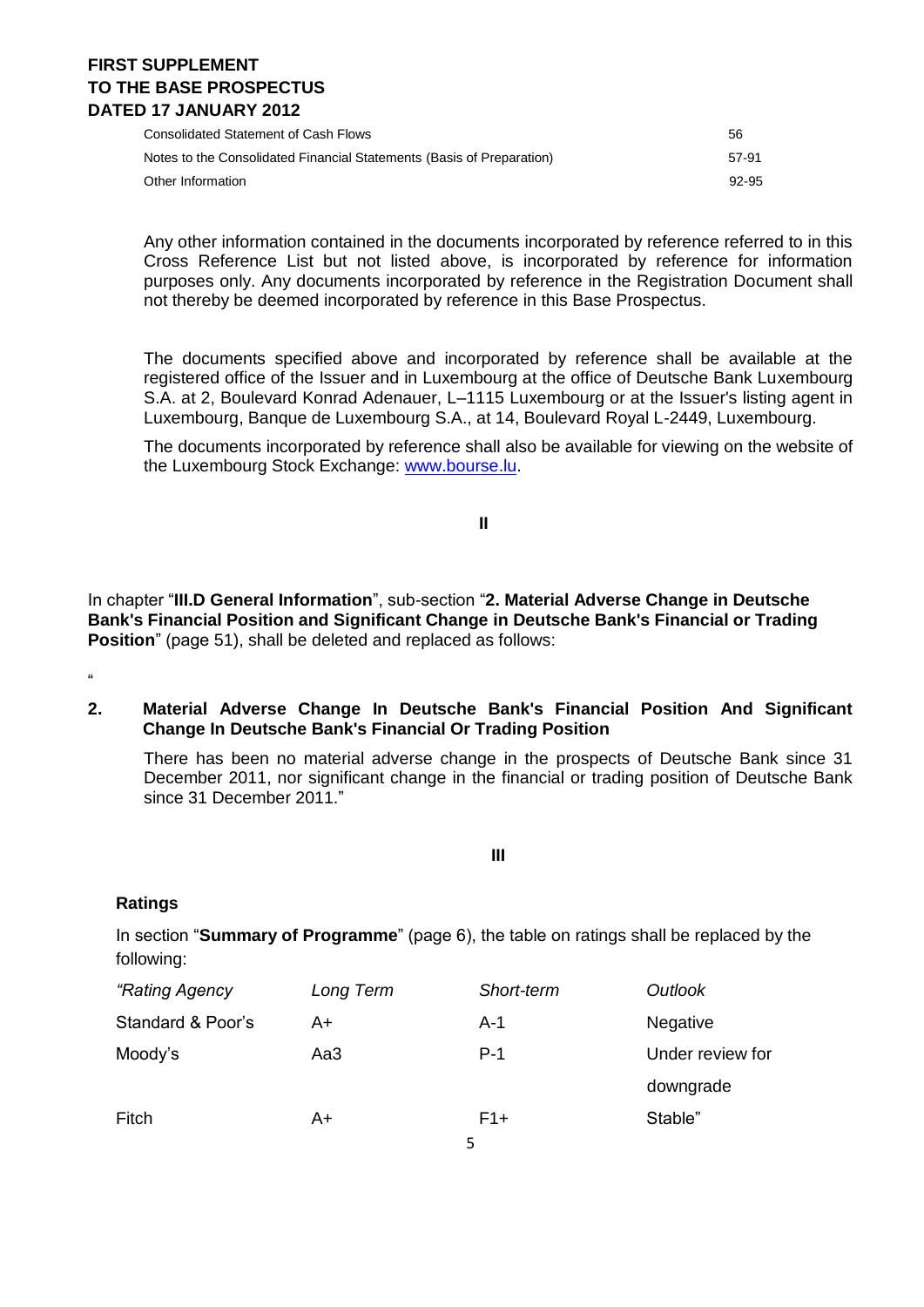In section II.A "**Risk Factors in respect of the Issuer**" (page 20), the text beginning on page 21 shall be deleted from (and including) the sentence starting with "*As of the publication date of this Base Prospectus, (…)*" in the fifth paragraph of such section until the end of such section II.A and replaced as follows:

"As of the publication date of this Base Prospectus, the ratings assigned by the Rating Agencies to debt securities and money market instruments of Deutsche Bank were as follows:

| by $S\&P$ : | long-term rating:  | A+              |
|-------------|--------------------|-----------------|
|             | short-term rating: | A-1             |
|             | outlook:           | <b>Negative</b> |

S&P defines:

A: An obligation rated "A" is somewhat more susceptible to the adverse effects of changes in circumstances and economic conditions than obligations in higher-rated categories. However, the obligor's capacity to meet its financial commitment on the obligation is still strong.

Long-term ratings by S&P are divided into several categories ranging from "AAA", reflecting the strongest creditworthiness, over categories "AA", "A", "BBB", "BB", "B" "CCC", "CC", "C" to category "D", reflecting that an obligation is in payment default. The ratings from "AA" to "CCC" may be modified by the addition of a plus ("+") or minus ("-") sign to show relative standing within the major rating categories.

A-1: A short-term obligation rated "A-1" is rated in the highest category by S&P. The obligor's capacity to meet its financial commitment on the obligation is strong. Within this category, certain obligations are designated with a plus sign ("+"). This indicates that the obligor's capacity to meet its financial commitment on these obligations is extremely strong.

Short-term ratings by S&P are divided into several categories ranging from "A-1", reflecting the strongest creditworthiness, over categories "A-2", "A-3", "B", "C" to category "D' reflecting that an obligation is in payment default.

| by Moody's: | long-term rating:  | Aa3                        |
|-------------|--------------------|----------------------------|
|             | short-term rating: | <b>P-1</b>                 |
|             | outlook:           | Under review for downgrade |

Moody's defines:

Aa3: Obligations rated "Aa" are judged to be of high quality and are subject to very low credit risk.

Moody's long-term obligation ratings are divided into several categories ranging from "Aaa", reflecting the highest quality with minimal credit risk, over categories "Aa", "A", "Baa", "Ba", "B", "Caa", "Ca" to category "C", reflecting the lowest rated class of bonds